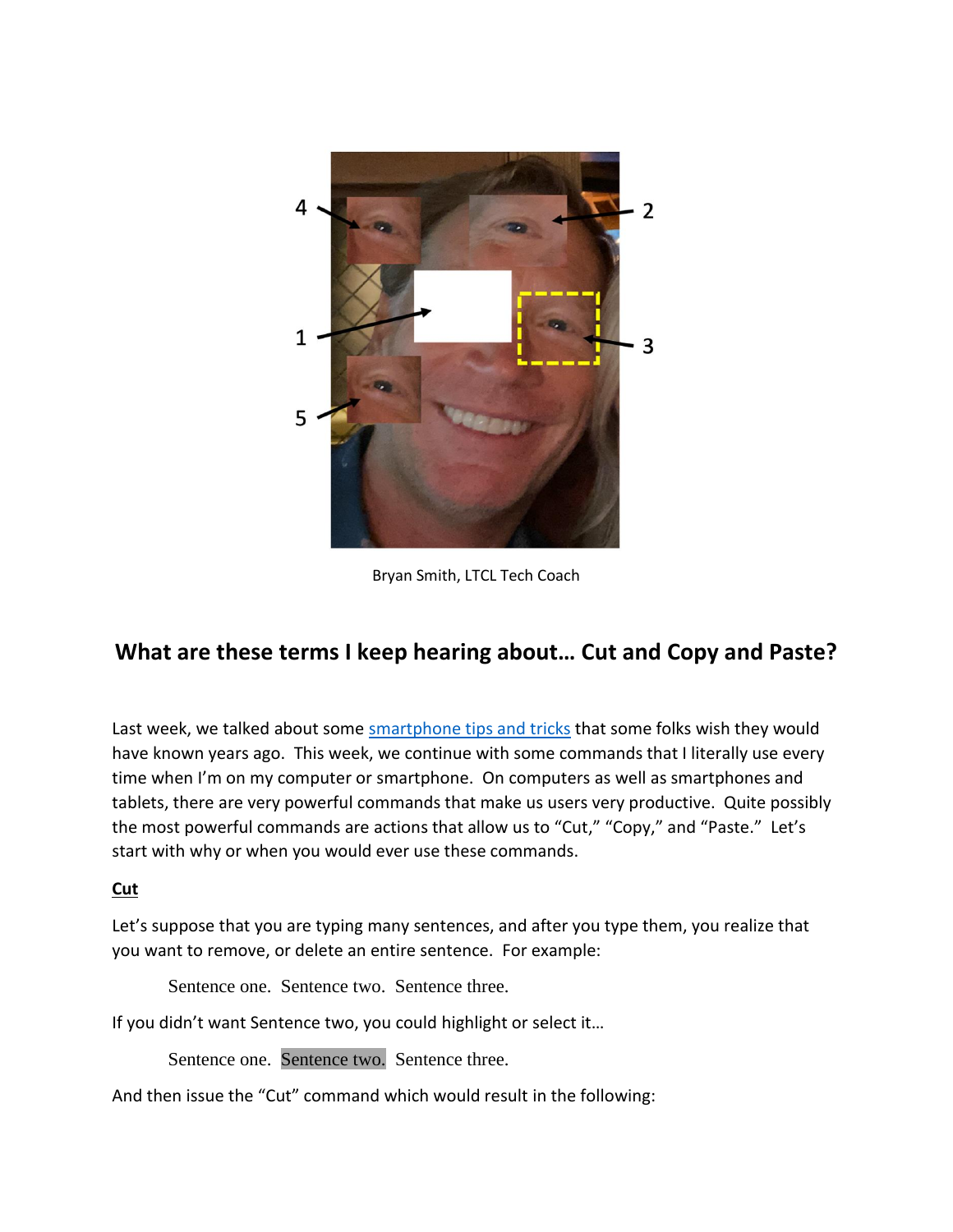Sentence one. Sentence three.

This was a simple example, but now image you wanted to do this for an entire paragraph.

## **Copy and Paste**

Now let's suppose you want to copy a long sentence. For example, you want to repeat the first sentence below at the end.

This is a really important sentence that I want you to read.

[Blah blah]

First, highlight or select it…

This is a really important sentence that I want you to read.

[Blah blah]

And then issue the "Copy" command which would result in the text being copied to a storage area called a clipboard (more on this later). You would then position the cursor at the end, and then issue the "Paste" command which would result in the following:

This is a really important sentence that I want you to read.

[Blah blah]

This is a really important sentence that I want you to read.

This is another simple example, but image the sentence was very long, and you didn't want to have to retype all of it.

## **Clipboard**

We mentioned the clipboard above, but now let's talk a little more about it. The contents of the clipboard persist, i.e., the contents remain until something else is placed into the clipboard. Using the last example above, after issuing "Paste", I could have invoked "Paste" two more times which would have resulted in the following:

This is a really important sentence that I want you to read.

[Blah blah]

This is a really important sentence that I want you to read. This is a really important sentence that I want you to read. This is a really important sentence that I want you to read.

So, we know that the clipboard is populated by the "Copy" command; however, it is also populated by the "Cut" command which gives us the ability to easy "move" something. If we go back to our first example, let's say that we wanted the second sentence to be moved to the end. First, we highlight or select it: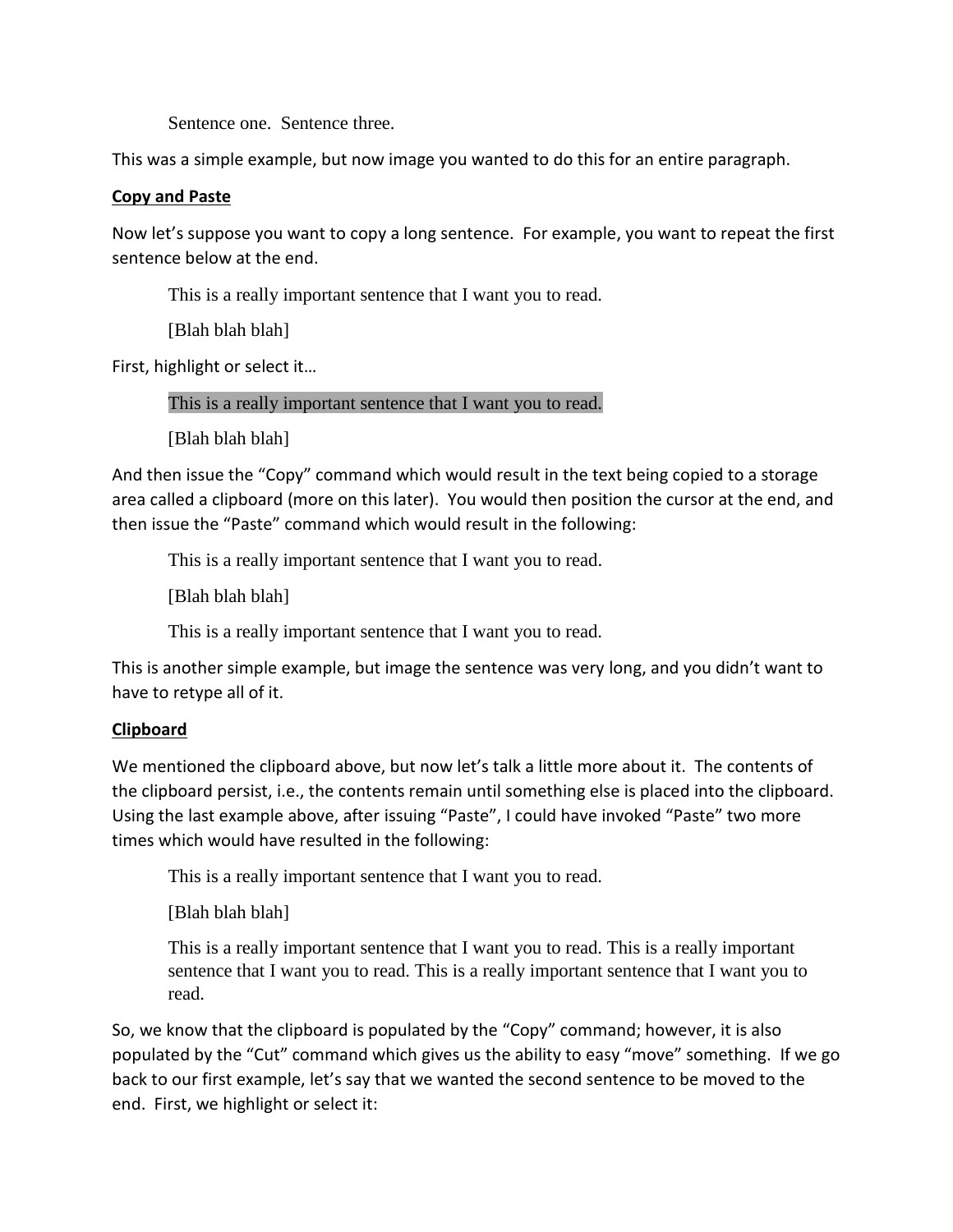Sentence one. Sentence two. Sentence three.

Invoke "Cut":

Sentence one. Sentence three.

Move the cursor the end of "" and then invoke "Paste":

Sentence one. Sentence three. Sentence two.

### **Beyond Text**

These examples have all used typed words, but these three commands are limited to text. They can also be used on images, files, calendar invitations, etc.

#### **How to Use**

On your personal computer, you could invoke the "Cut" or "Copy" commands by highlighting or selecting the desired text and then either clicking on "Edit" in that window's Title Bar, and then selecting "Cut" or "Copy", or by learning the keyboard shortcut for this command:

Cut: Ctrl + X (Windows) or Command + X (MacOS)

Copy: Ctrl + C (Windows) or Command + C (MacOS)

On your smartphone, once the text is selected by tapping on a single word in that sentence and then dragging the start and end position of the selection, you will see commands appear… tap "Cut" or "Copy".

For "Paste", you would position the cursor to the desired location, and on your personal computer, you could invoke the "Paste" command by either clicking on "Edit" in that window's Title Bar, and then selecting "Cut" or "Copy", or by learning the keyboard shortcut for this command:

Cut: Ctrl + V (Windows) or Command + V (MacOS)

On your smartphone, once the cursor is positioned to the desired location, you can tap on top of the cursor once and you will see commands appear… tap "Paste".

## **Tech Coach Assistance**

Tech Coaches are now providing remote Tech Coaching. Simply send an email to *[techcoach@laketravislibrary.org](mailto:techcoach@laketravislibrary.org)* and one of our coaches will respond to assist you with any questions or challenges you have with accessing or using these (or any) applications on your iOS or Android devices.

**Bonus**